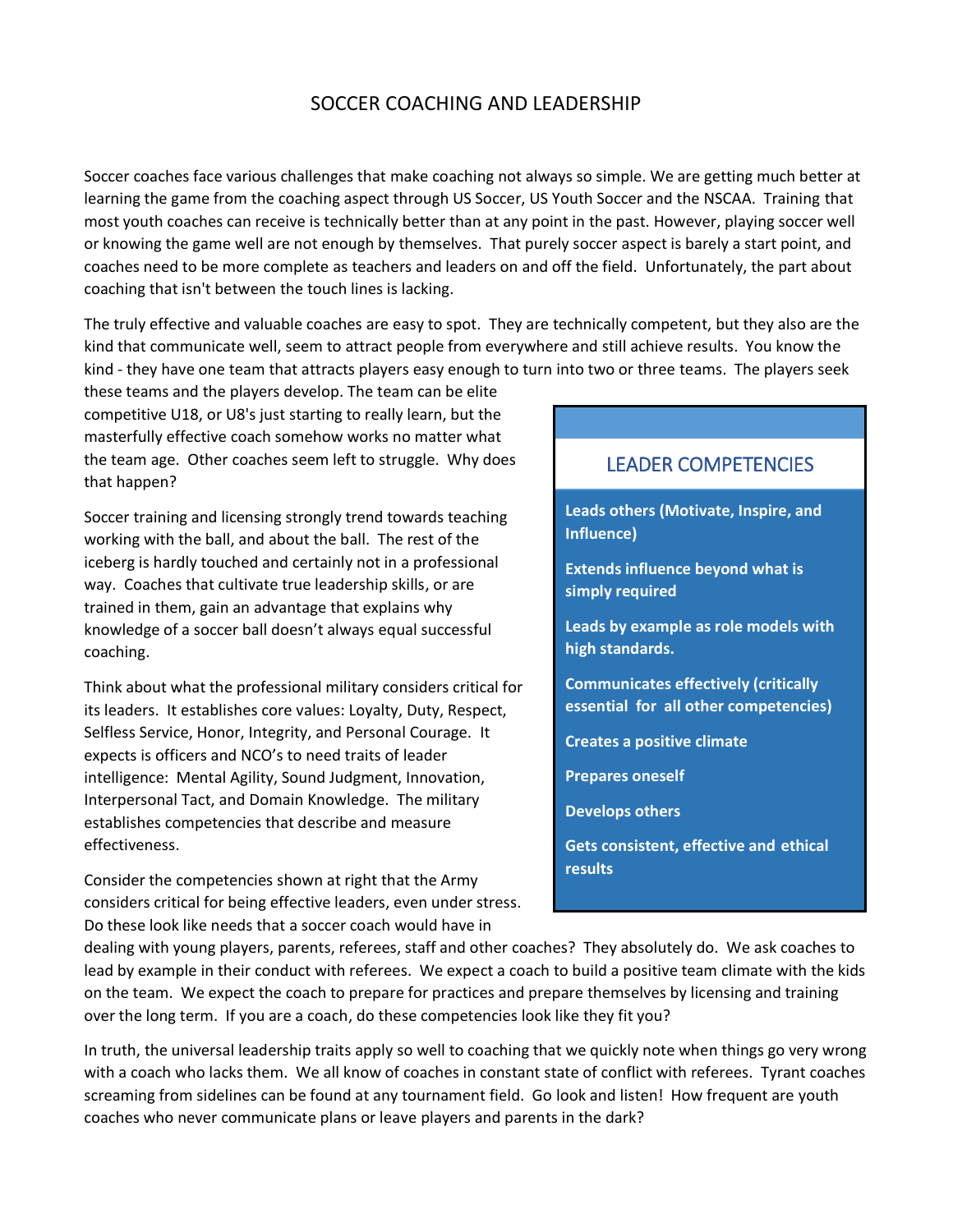The problem that youth sport coaches encounter is that the sport's coaching system and the systems like the military are essentially backwards from each other. Military leaders are trained, taught and evaluated on these personal skills, in most cases, long before they ever assume leadership positions. Learning how to lead comes first. Coaches – even at high levels, but especially at entry level – come from the ranks of players or parents. Their immediate skill is being able to play or having a child on the team, or sometimes both. Being able to teach and lead can often arrive secondarily, and mostly as a matter of trial and error.

Coaching education rarely gives mention to leadership topics, and certainly does not make it a significant effort. And yet, these are the qualities that almost always apply to the best coaches.

Doug Williamson, a member of the NSCAA National Academy staff, and the NSCAA **Soccer Journal** Editorial Board, described these as leader talents for coaching.

Great leaders provide clear, consistent direction. They:

- ❖ create a vision and direction.
- $\div$  see the big picture.
- $\cdot \cdot$  conceptualize the process and the issues and allow for contingencies.
- $\div$  focus their associates on clear, consistent goals.
- $\div$  are goal-oriented and have the ability to make corrections

Outstanding leaders drive results. They are:

- ❖ highly-motivated, intense and achievement-oriented.
- Driven with the thought "I can do this."
- $\div$  competitive they want to win.
- $\cdot \cdot$  persistent in the face of obstacles, sell their ideas and drive performance.
- ❖ courageous and will battle when convinced they are right.
- courageous enough to lead.
- ❖ activators.

.

❖ willing to let others achieve.

The best leaders maximize their human resources. They:

- $\cdot \cdot$  relate to associates and peers to build teamwork and support.
- ❖ connect at a deep, personal level.
- $\cdot \cdot$  are multi-relaters they can meet a lot of people and connect with all.
- $\cdot \cdot$  have individualized perception that is, they treat everyone as an individual.
- $\clubsuit$  develop people to meet future challenges and take joy in watching someone improve.
- $\div$  create a climate conducive to partnership and growth.

Effective leaders are performance-oriented. They:

- are responsible and ethical.
- $\triangleleft$  help individuals grow as people.
- $\cdot \cdot$  are arrangers and have the ability to coordinate.
- $\cdot \cdot$  have the ability to get people to work together as a team.
- \* are strategic thinkers and have new strategies ready when plans are blocked.

Effective leaders manage systems. They:

- $\cdot$  can create lean, effective organizations that maximize individual impact.
- are administratively effective, well-organized and disciplined in their approach to work.

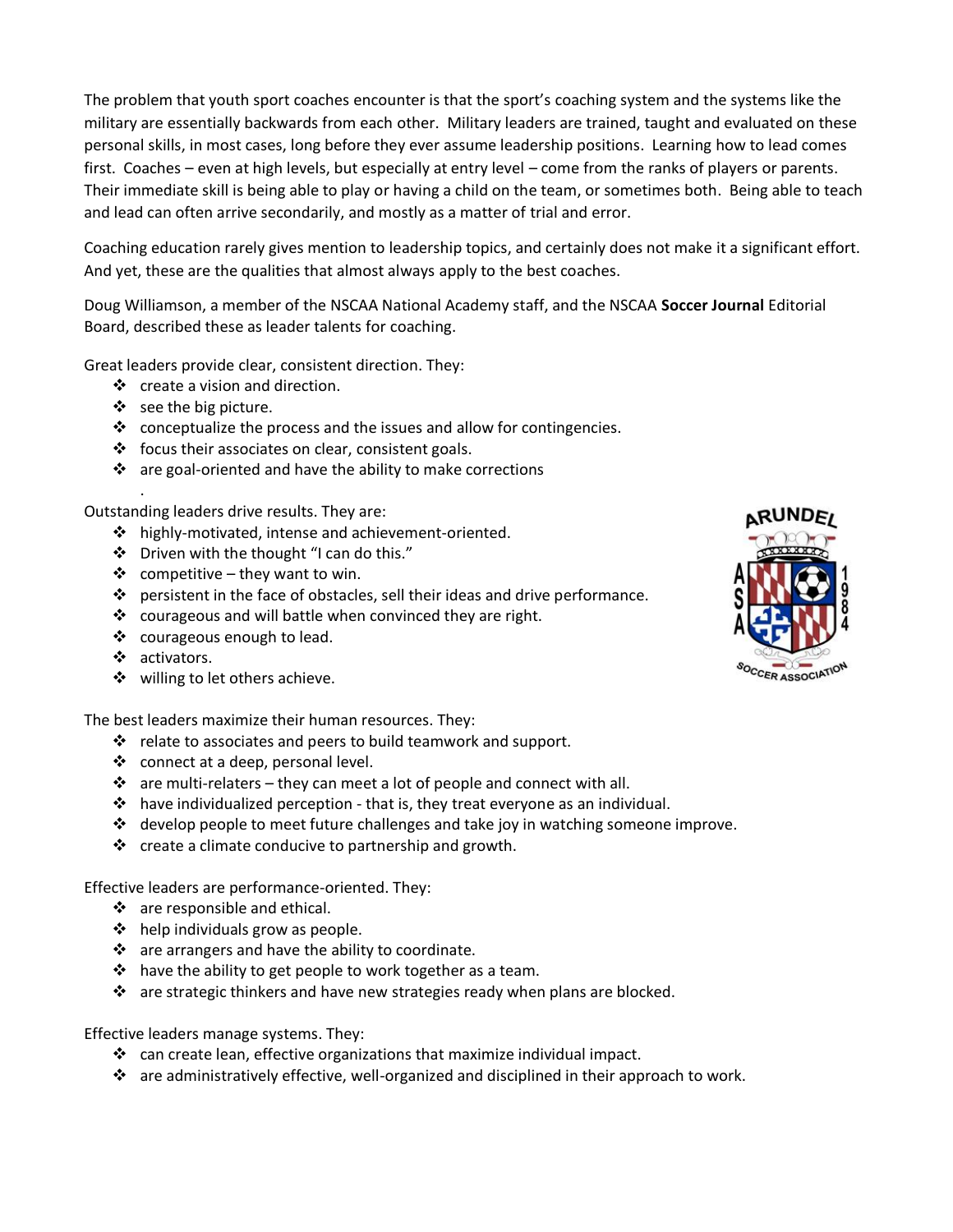So how does this boil down to something manageable for a youth soccer coach? Generally speaking, interacting with adult parents and children of any age is no different with players aged 5 or 15 as far as off-field skills matter. These are universal. Essential skills for you and the success of your teams are to:



COMMUNICATE: Get the concepts out of your head and to the people who need them verbally and in writing. Be clear, engaging and brief. Communicate to those who need your direction and guidance, and communicate to those who are expecting to give you instructions and guidance.

THINK AHEAD: Be punctual in what you do. Last minute thinking is barely thinking at all. There is a saying – Early is on time, on time is late, late is unacceptable. Apply that though for planning and on the field. We live in a world of traffic and other headaches, but watch for the coach who is always at a practice field and prepared before their players ever arrive. Odds are that coach thinks that way about everything.

BE PURPOSE DRIVEN: If you are a coach, then you should have goals to reach for yourself and your team. Set goals, plan the way to get there, and go do it. This is the rough equivalent of a player receiving a ball and either standing there waiting for it or moving to it. People with purpose move.

BE TECHNICALLY PRPARED: Coaches have skills just like players, and no leader can lead without tradecraft knowledge. Know the game. This doesn't mean that a coach of 5 year olds needs to know overlapping runs, 3- 2-4-1 or 4-4-2 formations, or teaching volleys, but know the skills needed for your age players. Then learn more.

LEAD BY EXAMPLE: The coach is probably the most watched person on the field. Look the part, maintain composure, treat people with respect, and show integrity. Others will follow that lead.